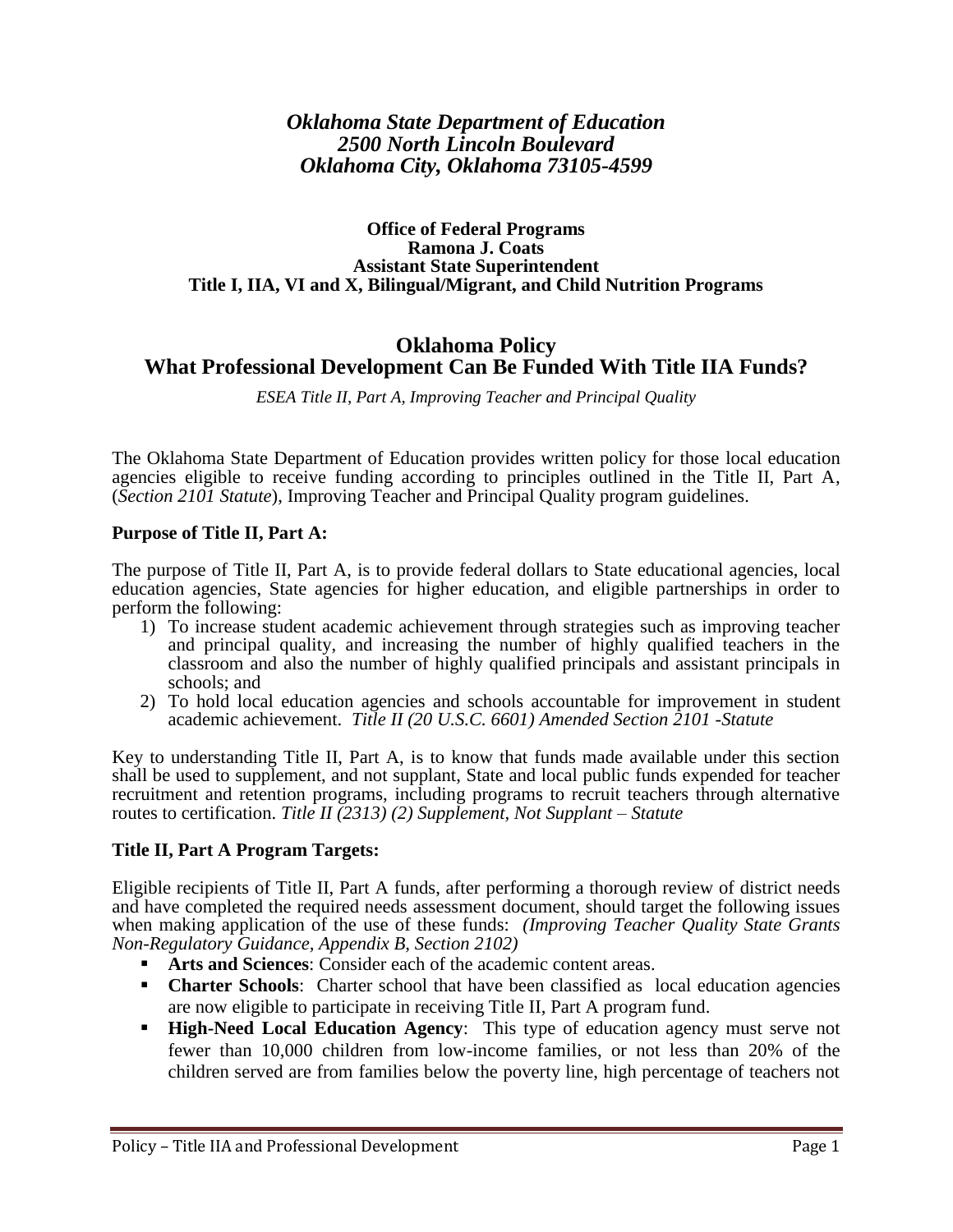teaching in the academic subjects or grade levels the teachers were trained to teach, or where there is a high percentage of teachers with emergency or provisional certification.

- **Highly Qualified Paraprofessional**: All paraprofessionals must be highly qualified at the time of hire.
- **Out-of-Field Teacher:** This is a teacher who is teaching an academic subject or a grade level for which the teacher is not highly qualified.
- **Principal:** This may also include the assistant principals as instructional leaders of a school.

### **Appropriate Uses of Title II, Part A Funds:**

Title II, Part A funds must be utilized for providing scientifically research based methods for teachers and principals when planning for professional development.

Eligible agencies participating in receiving Title II, Part A federal funds, after implementing the district needs assessment, should take a strong look at providing effective teacher training opportunities that are scientifically researched based and well aligned to the district needs assessment. This is the beginning of creating and implementing an effective Title II, Part A plan.

It is important to invest in professional development that will provide teachers with supportive training experiences that will not only deepen their content knowledge of subject matter, but will also enable them to deliver a broader view of content presented. Professional development should be ongoing, sustained, and designed to create a culture of continued learning and improvement, and a culture where teachers become 'masters' of the content they are required to present.

Principals, in like manner, should be highly engaged in professional development in order to become effective instructional leaders. Principals should be encouraged to participate in professional development training in that the whole crux of the matter is for the ultimate purpose of creating thriving classrooms for learners.

When teachers and principals have been trained by the experts, the results will be demonstrated by observing students as they engage in higher level cognitive activities, increase their scores on academic assessments, and become well prepared for the college or career of their choice.

When all is said and done, a strong commitment to professionalism among teachers and principals will become quite evident.

#### **The Oklahoma State Department of Education approves the following professional development activities for the use of Title II, Part A funds:**

- National Grade Level Conferences
- National Middle School Principals' Conferences
- **International Reading Association**
- Great Expectations
- **Professional Learning Communities**
- OPAT: Oklahoma Parents as Teachers, State sponsored
- COSSA: State Sponsored, larger conferences such as, summer and spring
- **COSSA:** Leadership conference for principals
- Dibels Training: Reading Assessment
- Love and Logic: Effective Discipline Strategies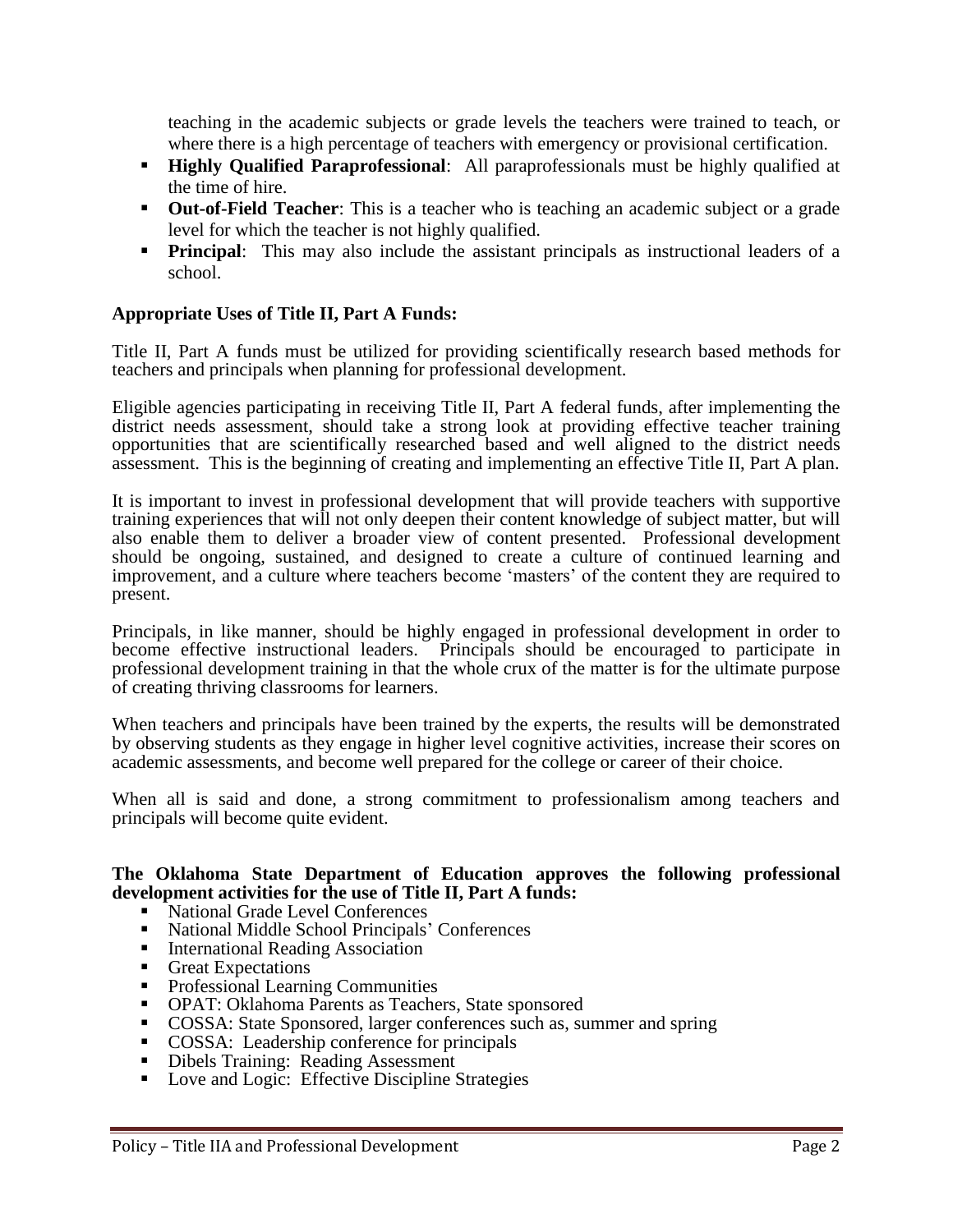- Ag in the Classroom: State Sponsored
- **Association for Secondary School Principals**
- Core Content Conferences: State sponsored; example, Common Core Integration into the Curriculum - Topics for Reading, Math, and STEM
- Curriculum Alignment Trainings: State sponsored, aligning district curriculum to Common Core State Standards
- Data Driven Decision Making: Unwrapping the Data
- Common Core State Standards: How to Make a Successful Transition from PASS to Common Core
- CCSS Benchmark Objectives: How to Incorporate the Common Core State Standards Benchmark Objectives into the Curriculum
- Teacher/Leader Effectiveness Trainings: Preparing Teachers to Understand Effective Methods of Delivering Instruction
- Teacher Instructional Strategies: Professional development addressing high-risk students and methods for delivering instruction
- Differentiated Instruction: Conferences addressing high-risk students
- Student Learning Styles: Conferences addressing learning modalities
- Student Behavior Issues: Conferences that provide information on identifying early and appropriate interventions
- Technology Conferences: Conferences addressing effective methods for technology inclusion in the classroom

### **The Oklahoma State Department of Education may approve the following conference due to the nature and content included in this conference:**

State Superintendent's Leadership Conference: Vision 2020

This conference will be approved for FY2012 for the use of Title II, Part A funds. The United States Department of Education provided the Oklahoma State Department the following guidance:

*Generally, the question of whether you may* approve*, or disapprove, LEA requests to use Title II, Part A funds to travel to the annual conference described, depends on the SEA's judgment concerning its allowability under federal cost principles. SEA's must be mindful of the cost principles that apply to the use of federal funds. One such principle is in the OMB Circular A-87, attachment B, Selected Item 27 (now codified at 2 CFR 225), which states as a permissible use of funds the following:* 

*27: Meetings and Conferences: Costs of meeting and conferences, the primary purpose of which is the dissemination of technical information, are allowable. This includes the costs of meals, transportation, rental of facilities, speakers' fees, and other items incidental to such meetings or conferences. But see Attachment B, section 14, Entertainment costs.*

*Under this principle, the SEA is expected to determine if the conference at issue here has the "primary purpose" of conveying technical information about how each LEA can better implement its Title II Part A, funded activities.*

*Similarly, other general cost principles, applicable to all federal funds, apply. Before approving LEA requests for funding requests under Title IIA, SEAs should be satisfied that the costs are "reasonable and necessary." In this case, the conference costs should be reasonable and necessary for implementing each LEA's Title IIA plan.*